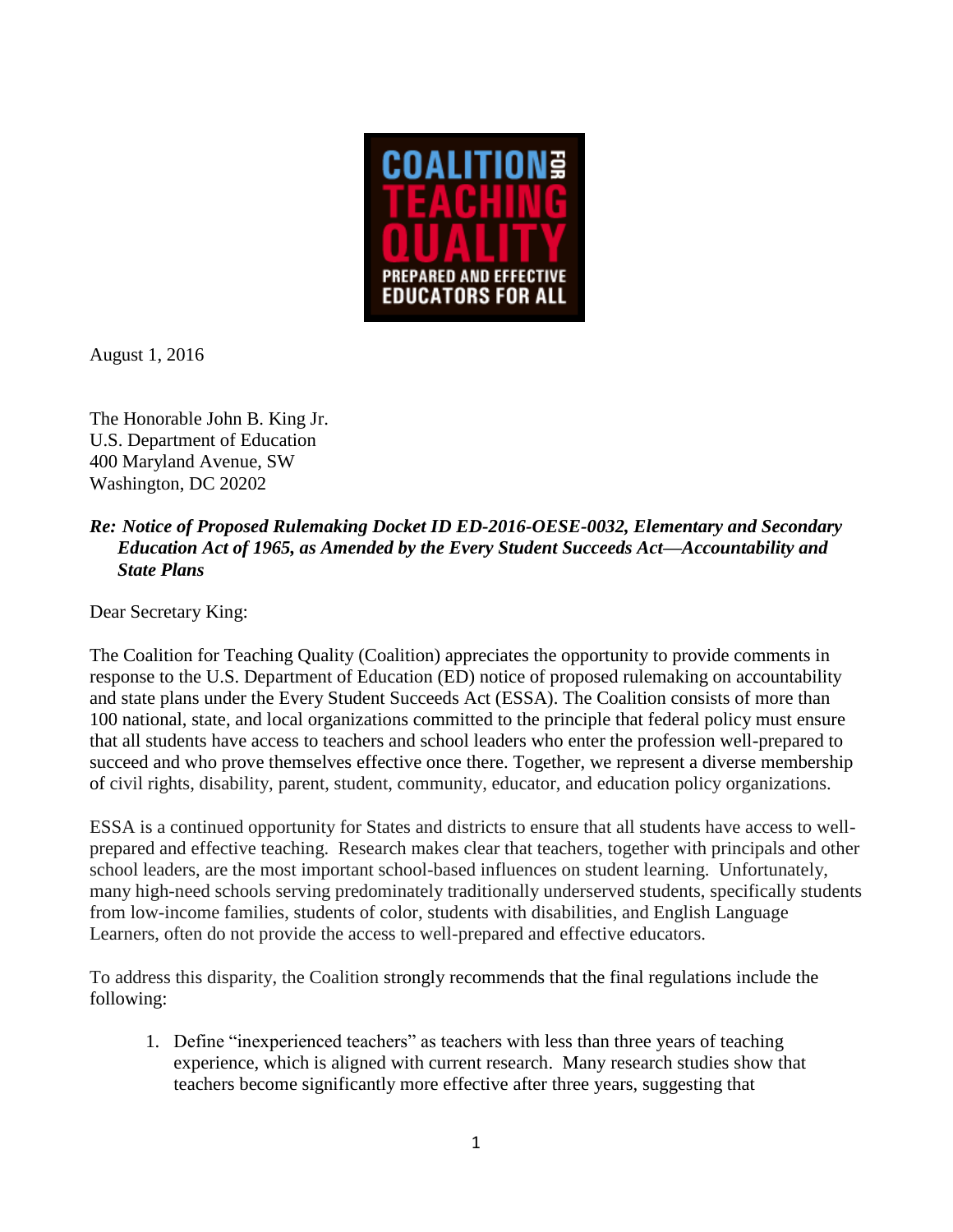*inexperienced* would ideally be defined as teachers in their first, second, or third years of teaching.<sup>1</sup>

- 2. Define "out-of-field teacher" as any teacher who is not fully certified by the state to teach the subject area, grade level, or student population for which they are assigned.
- 3. Encourage states and districts to base determinations of "effectiveness" on multiple measures that reflect the varying degrees of effectiveness rather than a binary approach to categorizing teachers as follows:
	- A. For "inexperienced teachers" (whose classroom performance cannot be fully evaluated for a period of time), on the extent to which they have successfully and fully completed their preparation program and other measures of promising practice including successful performance on robust, field-specific teacher performance assessments that validly and reliably measure whether a teacher can successfully teach diverse students in the classroom.
	- B. For "experienced teachers" (those with three or more years of teaching experience), on the basis of professional teaching standards, their joint efforts to improve learning within the school, and appropriate and multifaceted evidence of their contributions to student learning over multiple years (e.g. a minimum of two years).
- 4. Clarify under section 1111(e)(1)(A)(i), the Parent Right-to-Know provision, that parents need to be notified if a student is not taught by a fully-certified teacher in order to ensure effective and consistent implementation of the provision. In addition, clarify that the term "certification," as applied to teachers, principals and other leaders means having met "fullcertification requirements," as defined by the state to allow for meaningful differentiation regarding certification status.
- 5. The proposed regulations indicate that States may expand their reporting on student access to experienced, in-field, and effective teachers to "students represented by any other key terms." (Section 299.18(c)(2)(vi)). The Coalition recommends that the final regulations specifically indicate to states that they have the flexibility to extend this provision to students with disabilities, English Language Learners, and students in rural areas, to ensure that all students have equitable access to effective, in-field, and experienced teachers.
- 6. The Coalition supports Section 299.18's encouragement that States take a comprehensive approach to educator development and support by requiring that States describe their "system of professional growth and improvement for educators that addresses induction, development, compensation, and advancement." This language is aligned with the Coalition's recent consensus policy papers supporting a [continuum of teaching and](http://coalitionforteachingquality.org/main/index.cfm?ID=7)  [principal excellence,](http://coalitionforteachingquality.org/main/index.cfm?ID=7) including:

A. [strengthening the teacher and principal pipeline;](http://coalitionforteachingquality.org/main/index.cfm?ID=11)

 $\overline{a}$ <sup>1</sup> Kini, T. and Podolsky, A. (2016). *[Does Teaching Experience Increase Teacher Effectiveness: A Review of the Research](https://learningpolicyinstitute.org/our-work/publications-resources/does-teaching-experience-increase-teacher-effectiveness-review-research/)*, Learning Policy Institute.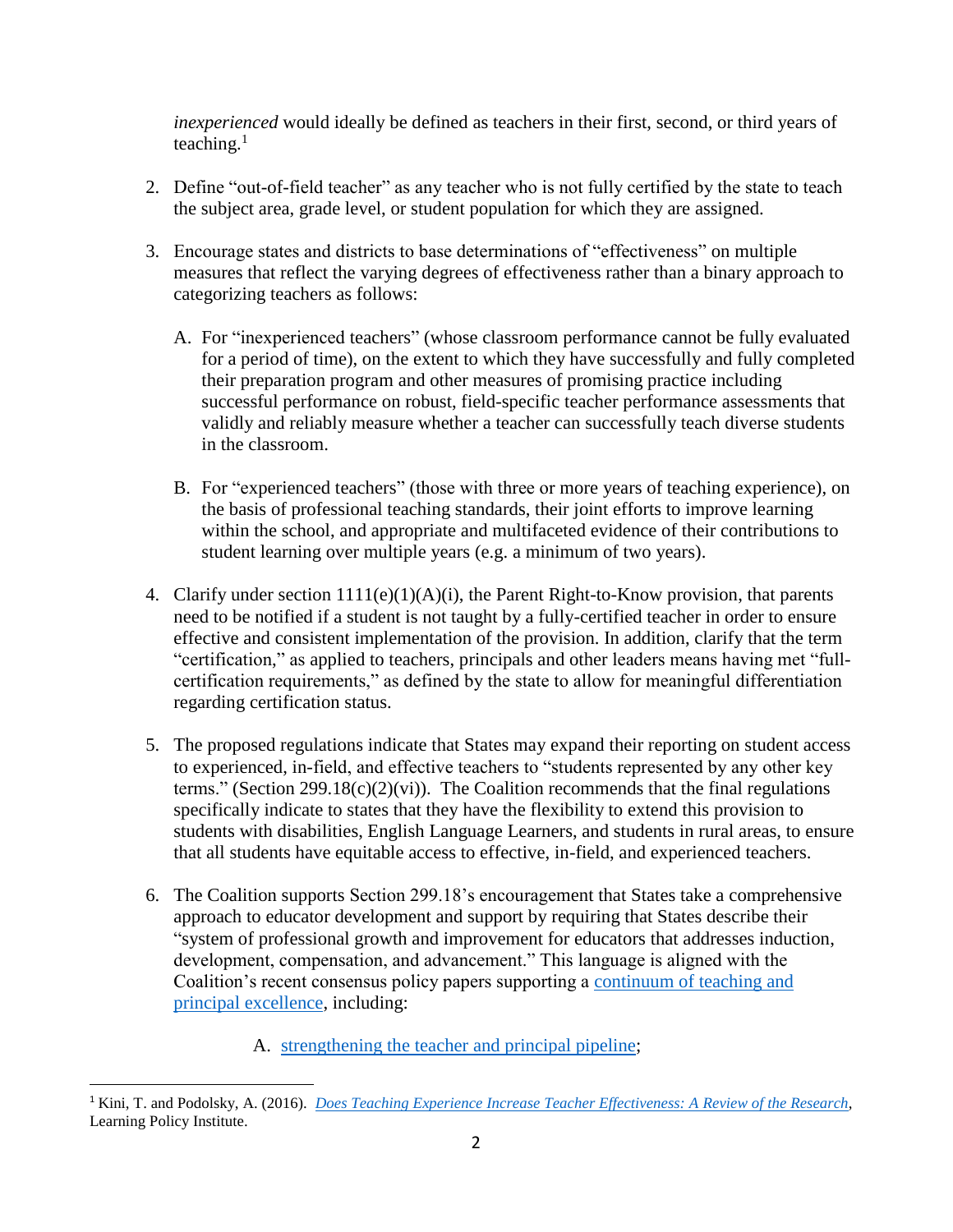- B. [diversifying the teacher and principal](http://coalitionforteachingquality.org/main/index.cfm?ID=11) workforce;
- C. [ensuring that the next generation of educators are profession-ready;](http://coalitionforteachingquality.org/main/index.cfm?ID=8)
- D. [creating opportunities for professional learning and growth;](http://coalitionforteachingquality.org/main/index.cfm?ID=9) and
- E. [providing pathways for teacher and principal leadership.](http://coalitionforteachingquality.org/main/index.cfm?ID=10)

Thank you for your consideration. We look forward to working with you to ensure successful implementation of this law.

Sincerely,

## **Coalition for Teaching Quality**

## Participating Organizations

## *National Organizations*

[Alliance for Excellent Education](http://all4ed.org/) Alliance for Multilingual Multicultural Education [American Association of Colleges for Teacher Education](http://aacte.org/) [American Association of People with Disabilities](http://www.aapd.com/) [American Association of State Colleges and Universities](http://www.aascu.org/) [American Council for School Social Work](http://acssw.org/) [American Council on Rural Special Education](http://acres-sped.org/) The Arc [ASPIRA Association](http://www.aspira.org/) [Autistic Self Advocacy Network](http://autisticadvocacy.org/) [Autism National Committee](http://www.autcom.org/) [Center for Teaching Quality](http://www.teachingquality.org/) [Citizen Action of New York](http://citizenactionny.org/) [Citizens for Effective Schools](http://www.citizenseffectiveschools.org/) [Coalition for Community Schools](http://www.communityschools.org/) [Communities for Excellent Public Schools](http://www.excellentpublicschools.org/) [Council for Exceptional Children](http://www.cec.sped.org/) [Council of Parent Attorneys and Advocates](http://www.copaa.org/) [Disability Rights Education and Defense Fund Inc.](http://dredf.org/) [Easter Seals](http://www.easterseals.com/) [Education Law Center](http://www.edlawcenter.org/) [Educators Rising](https://www.educatorsrising.org/) [FairTest, The National Center for Fair & Open Testing](http://www.fairtest.org/) [First Focus Campaign for Children](http://www.ffcampaignforchildren.org/) [Gamaliel Foundation](http://www.gamaliel.org/) [Helen Keller National Center](http://www.hknc.org/) [Higher Education Consortium for Special Education](http://hecse.net/) Hispanic Association of Colleges and Universities [Lawyers' Committee for Civil Rights Under Law](http://www.lawyerscommittee.org/)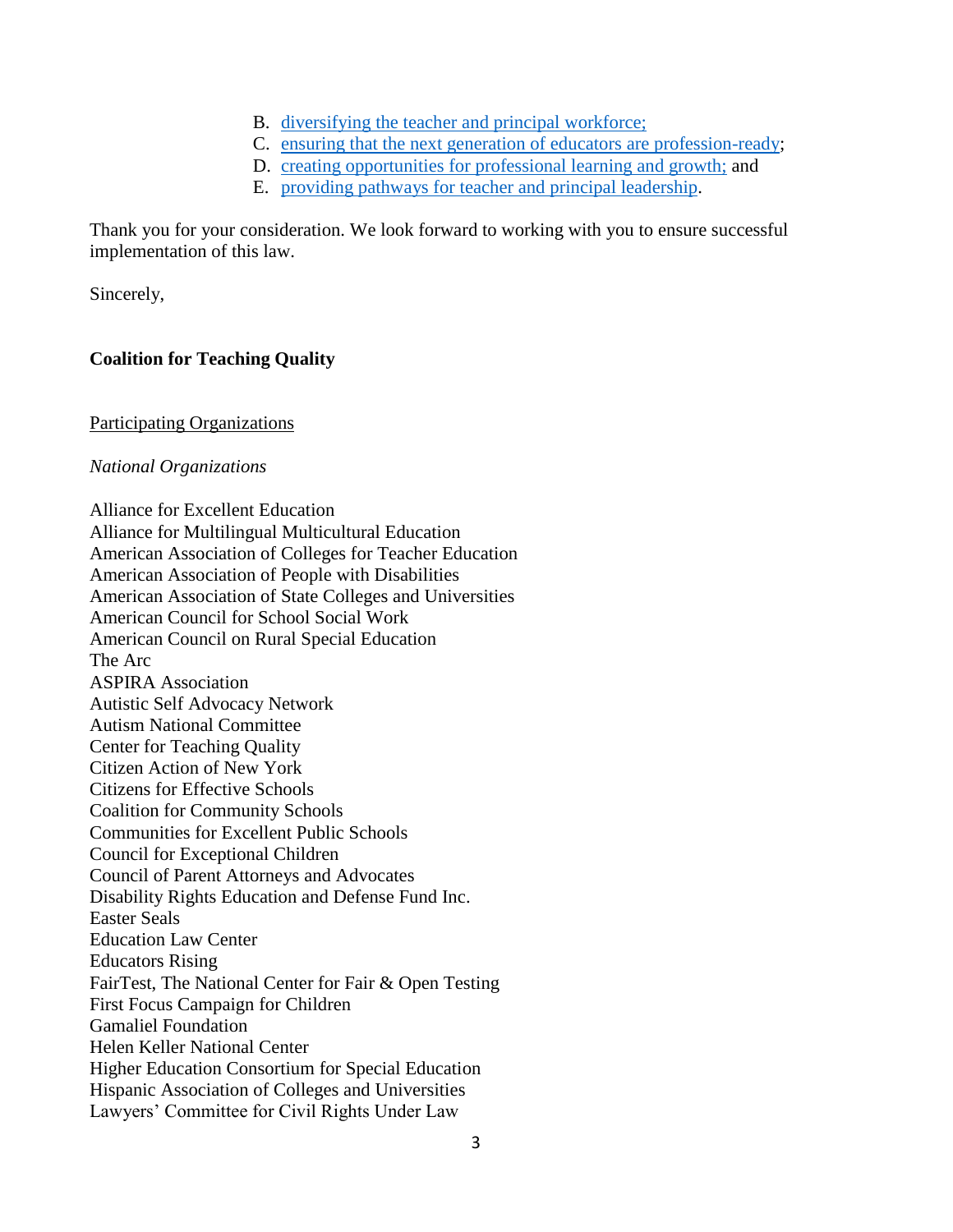[Leadership for the Common Good](http://www.commongoodcenter.org/) [Learning Disabilities Association of America](http://www.ldanatl.org/) [Movement Strategy Center](http://movementstrategy.org/) **[NAACP](http://naacp.org/)** [National Alliance of Black School Educators](http://coalitionforteachingquality.org/) [National Association for the Education of Young Children](https://www.educatorsrising.org/) [National Association of Councils on Developmental Disabilities](http://coalitionforteachingquality.org/) [National Association of Elementary School Principals](http://coalitionforteachingquality.org/) [National Association of School Psychologists](http://coalitionforteachingquality.org/) [National Association of Secondary School Principals](http://coalitionforteachingquality.org/) [National Association of State Directors of Special Education](http://coalitionforteachingquality.org/) [National Board for Professional Teaching Standards](http://www.nbpts.org/) [National Center for Learning Disabilities](http://coalitionforteachingquality.org/) National Center on Deaf-Blindness [National Commission on Teaching & America's Future](http://nctaf.org/) [National Council for Educating Black Children](http://coalitionforteachingquality.org/) [National Council of Teachers of English](http://coalitionforteachingquality.org/) [National Council of Teachers of Mathematics](http://coalitionforteachingquality.org/) [National Disability Rights Network](http://coalitionforteachingquality.org/) [National Down Syndrome Congress](http://coalitionforteachingquality.org/) [National Down Syndrome Society](http://coalitionforteachingquality.org/) [National Education Association](http://coalitionforteachingquality.org/) [National Latino Education Research & Policy Project](http://coalitionforteachingquality.org/) National Network [of State Teachers of the Year](https://www.educatorsrising.org/) [National Opportunity to Learn Campaign](http://www.otlcampaign.org/) New Teacher Center [National Urban League](http://coalitionforteachingquality.org/) [Opportunity Action](http://coalitionforteachingquality.org/) [Phi Delta Kappa International](http://pdkintl.org/) [Parents Across America](http://coalitionforteachingquality.org/) [Partnership for 21st Century Skills](http://coalitionforteachingquality.org/) [Progressive States Action](http://coalitionforteachingquality.org/) [Public Advocacy for Kids](http://coalitionforteachingquality.org/) [Public Advocates Inc.](http://www.publicadvocates.org/) [Rural School and Community Trust](http://coalitionforteachingquality.org/) [School Social Work Association of America](http://coalitionforteachingquality.org/) [South East Asia Resource Action Center](http://coalitionforteachingquality.org/) TASH - [Equity, Opportunity, and Inclusion for People with Disabilities](http://coalitionforteachingquality.org/) [Teacher Education Division of the Council for Exceptional Children](http://coalitionforteachingquality.org/) [TESOL International Association](http://coalitionforteachingquality.org/) United Cerebral Palsy [United Church of Christ Justice & Witness Ministries](http://coalitionforteachingquality.org/)

*State and Local Organizations*

[Abbott Leadership Institute –](http://coalitionforteachingquality.org/) Newark, New Jersey [Action Now](http://coalitionforteachingquality.org/) – Illinois